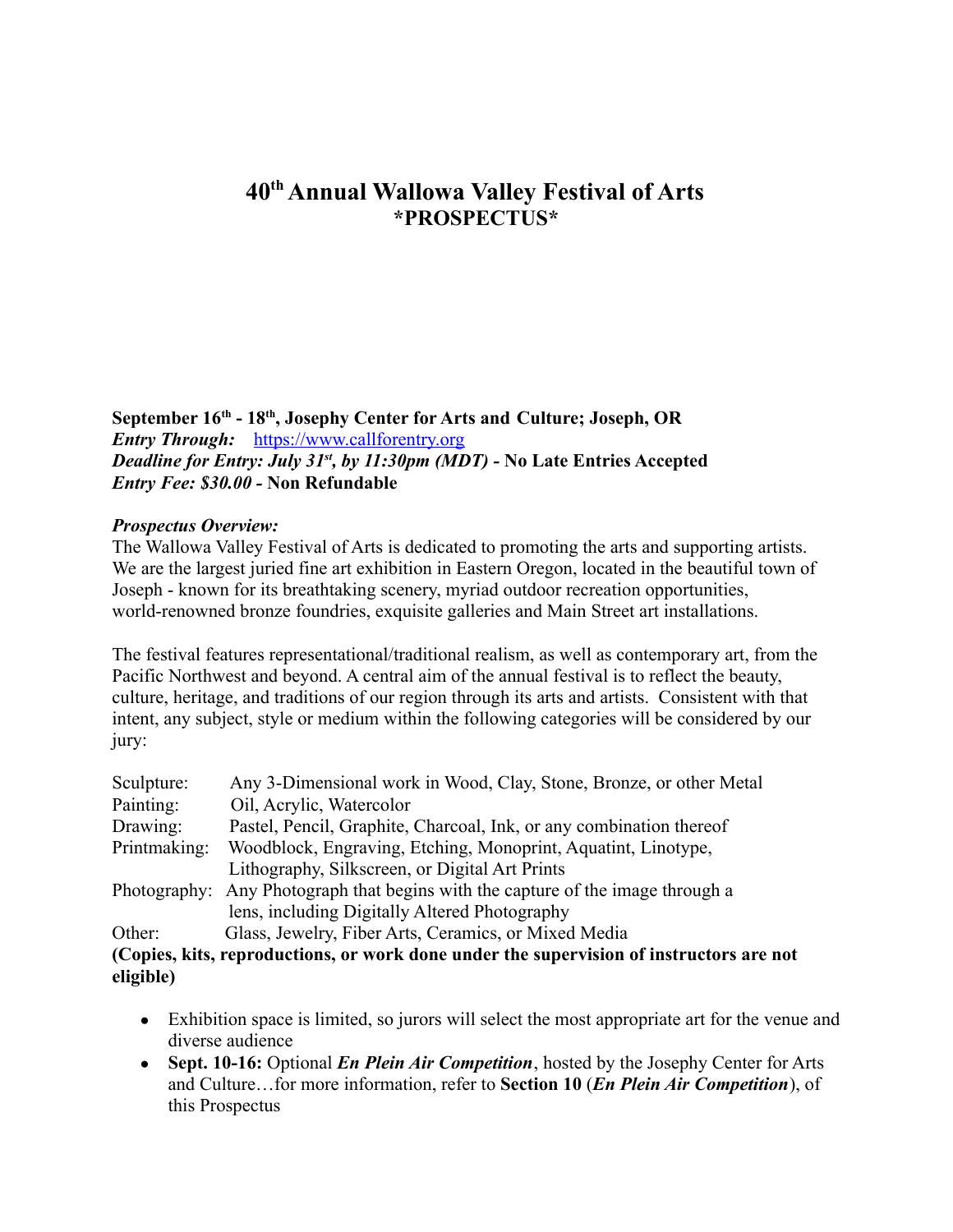- **Sept. 16-18:** Fine Art Show, with an opening night reception on **Friday, Sept. 16th**  $(7-10 \text{pm})$ , and closing on Sunday, Sept.  $18<sup>th</sup>$  (2pm) with the option of leaving artwork to hang through Sept. 24<sup>th</sup>.
- The festival is open to all artists, and **ALL** accepted work **MUST** be made available for sale
- Each piece of art entered must be the same one accepted in the jury process
- Work must be original and *must not have been displayed in a previous Wallowa Valley Festival of Arts show*

# **1)** *2022 Deadlines & Other Important Dates:*

- **July 31<sup>st</sup>** (11:30pm MDT / 10:30pm PDT): Deadline for submitting entry forms and images to CaFE for the jury process ([https://www.callforentry.org](https://www.callforentry.org/))
- August 8<sup>th</sup> 12<sup>th</sup>: Acceptance emails sent to artists. For more information, refer to **Section 3** (*Acceptance*), of this Prospectus
- **Sept. 10th** (**12-5pm**): Check-in and kick-off for *En Plein Air Competition*, *Josephy Center for Arts and Culture*, 403 N. Main St., Joseph, OR. For more information, refer to **Section 10** (*En Plein Air Competition*), of this Prospectus
- **Sept. 14th** (**11am 2pm**): Check-in of hand-delivered **juried** art to *Josephy Center for Arts and Culture,* 403 N. Main St., Joseph, OR
- **Sept. 16th** (**11am-1pm**): En Plein Air Competition Quick Finish and Hanging, on Friday; *Josephy Center for Arts and Culture*. For more information, refer to **Section 10** (*En Plein Air Competition*), of this Prospectus
- **Sept. 16th** (**7-10pm**): Fine Art Show & En Plein Air Opening Reception**,** *Josephy Center for Arts and Culture* (this is a **ticket event**)
- **Sept. 17th (10am 8pm) & Sept. 18th (10am - 2pm)**: All Art Exhibits Open to the Public (including En Plein Air Artwork)…Featuring Live Music (see program guide for specific scheduled events), *Josephy Center for Arts and Culture*
- **Sept. 17th** (**1-4 pm**): *Afternoon of the Quick Draw, Set up at 1pm Quick Draw starts at 2*, Live Music from 1:30-3:30pm; **Mt. Joseph Lodge Gardens/Grounds** (directly across Main Street from Josephy Center). For more information, refer to **Section 11** (*Afternoon of the Quick Draw*), of this Prospectus
- **Sept. 18th** : Silent Auction bids close at **1:30pm**. Art buyers may pick up their purchases at **2pm**. Unsold art must be picked up by the artist, or a designated representative, between **2:30-4pm**, at the *Josephy Center for Arts and Culture.*
- **Sept. 26<sup>th</sup>** Unsold art from the extended exhibition must be picked up by the artist, or a designated representative, between **10am-4pm**, at the *Josephy Center for Arts and Culture.* Artwork with a return label will be shipped out by September 30**th** .
- **TBA**: Summer Arts Concert, *Josephy Center for Arts and Culture*

# **2)** *Eligibility and Entry Process:*

● Open to **all** artists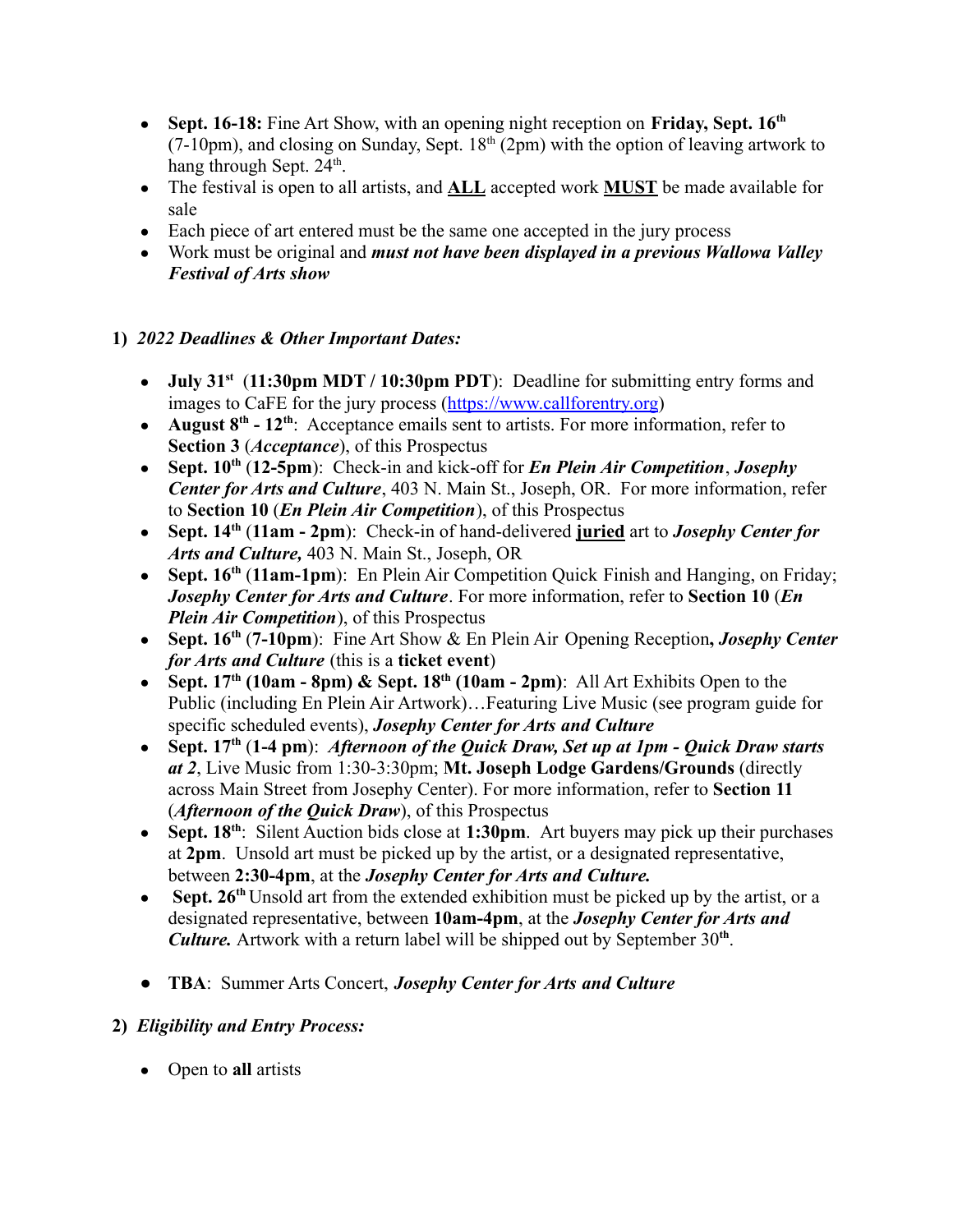- A \$30.00 non-refundable entry fee will be charged **for up to 3 pieces entered for consideration (DUE TO VENUE CONSTRAINTS, AND TO ACCOMMODATE MORE ARTISTS, A MAXIMUM OF 2 PIECES PER ARTIST WILL BE JURIED INTO THE SHOW)**
- **●** Size Constraints: 3-Dimensional Pieces measuring more than 72" in total (L+W+H), or 2-Dimensional pieces measuring more than 36" on any one side (including framing), **WILL NOT BE ACCEPTED**
- All entries are submitted online via CaFE, "Call for Artist Entry" [https://www.callforentry.org](https://www.callforentry.org/)
- Please upload 1 image of each piece submitted for entry
- CaFE has a detailed description of how to upload images of your work and the necessary file requirements. You can also contact the Josephy Center staff and volunteers for help with image file preparation (541-432-0505 ext 1111).
- Each artist must provide a **brief** biography (**150 words or less**), highlighting your career or past achievements, information regarding your process as an artist (if appropriate), or a simple artist statement communicating something you would like the viewer to know.

# **3)** *Acceptance:*

At the conclusion of the jury process, artists will be sent an email indicating the status of each piece submitted. Acceptance emails will be sent out, **between August 8th - 12th , 2021**.

Example…*Image Names:* Palouse Waves – Invited / Quail Covey – Not Invited

- Please check your email to ensure messages from WVFA and CaFE are received, and not intercepted by your SPAM folder.
- The email will contain detailed instructions for delivery and pick-up of artwork; options to enter the Silent Auction, Afternoon of the Quick Draw, and En Plein Air Competition; as well as directions for purchasing additional Friday Evening Reception tickets. If you do not hear from the Festival by August 11th, it is your responsibility to contact the Festival Director.
- **WE DO NOT MAIL OUT ARTIST PACKETS.** A packet will be provided to each artist during check in, on Wednesday, September 14th. Any artist who ships their work, or delivers it early, will have a packet held for them at the Festival desk. For more information, refer to **Section 4** (*Check-In and Artist Packet*) and **Sections 14-15** (regarding Delivery, Shipping, and Pick-up of artwork), of this Prospectus.

### **4)** *Check-In and Artist Packet:*

For artists delivering their work on Wednesday, during the formal check in process, our trained festival volunteers will guide you, step-by-step, through the process. Your Artist Packet will include:

● *Triplicate copies for each piece of artwork accepted into the show*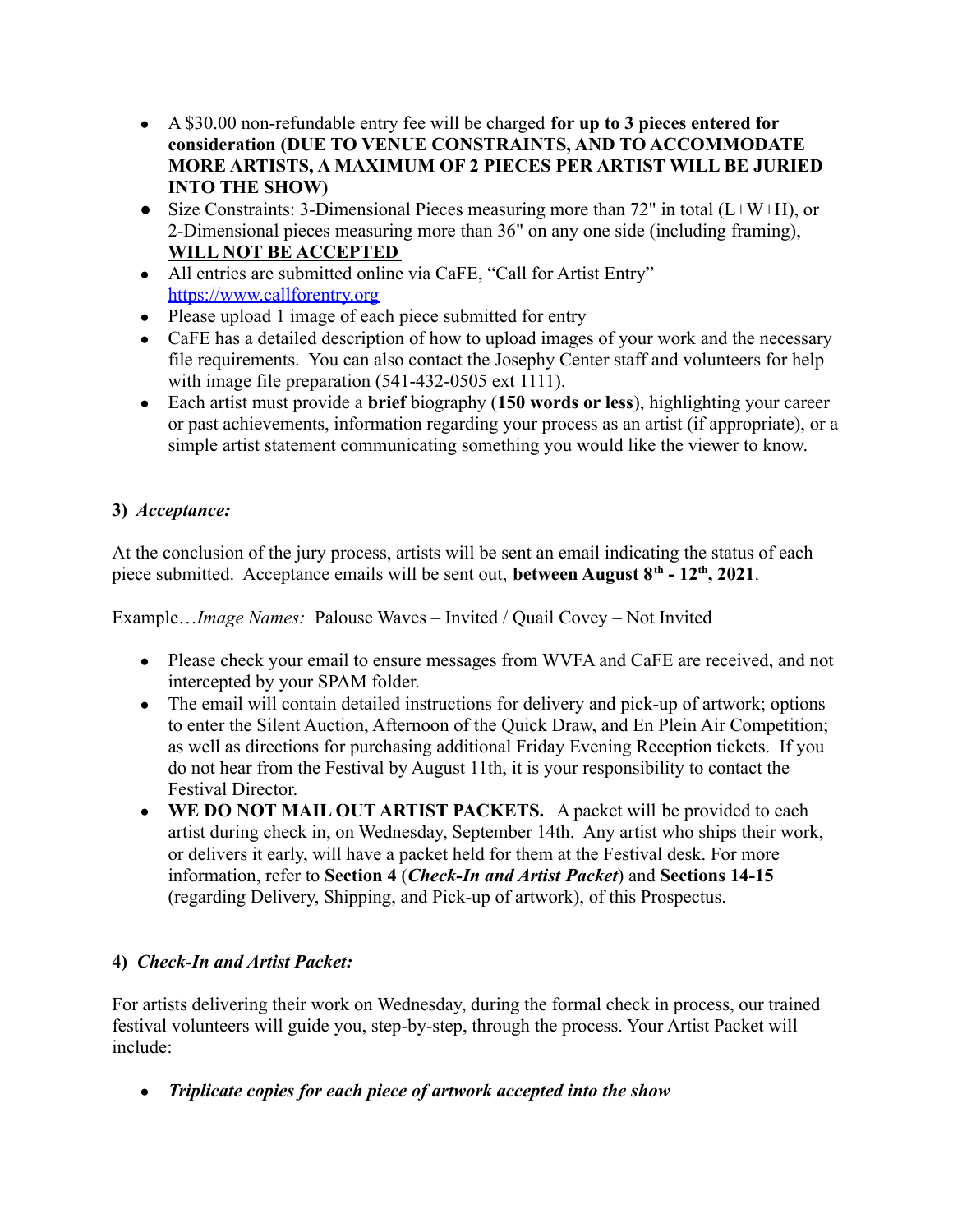- *1 (One) artist ticket for entry to the Friday night opening reception*
- *Name tag and lanyard*
- *Event Program listing time and details of other events occurring during the Festival*
- *Additional tickets to the Friday night Opening Reception (ONLY if you purchased them in advance)*

Each piece will be confirmed as the piece accepted and checked for appropriate size  $\&$  framing requirements. A pre-printed identification tag (one of the triplicate copies in your packet) with the artist's name, title of the piece and price will be attached to the piece and a second copy given to the artist. You must keep this receipt copy, as it will be required, in order to pick up your unsold work at the conclusion of the show. If you plan to have someone else pick up your work, make sure they have this receipt. **Unsold work will not be released without this receipt**.

#### **5)** *Framing and Presentation Requirements:*

- **All work that is intended to be "hung" for display MUST be fitted with a secure wire for hanging**. We strongly suggest framing two-dimensional works for optimal presentation. If you're producing works on canvas or other surfaces and do not plan to use framing around the work, you must appropriately finish the sides of your piece. Work that is unfinished (such as exposed staples, untrimmed canvas, dirty sides, or lacking appropriate treatments) will not be displayed in the show. **Bracket frames, uni-frames, rings, zigger and sawtooth type mountings are not acceptable.**
- When attaching wire to your piece, we suggest placing your attachment in the upper  $1/3$ of the piece. This will ensure that the piece does not tilt outward at the top, when hung.
- Glass and Plexiglass must be properly secured.
- Work that does not meet the standards of quality identified in this Prospectus, or, upon arrival, is not consistent with the intent of the show, will not be displayed.

### **6)** *Sale of Art:*

- All exhibited art will be available for sale and all sales of artwork will be handled through the Festival sales desk.
- **The price you assign to your artwork in the online entry process is the price we will use. We CANNOT make any price changes, once your piece has been accepted by our jurors.**
- The Festival will retain a 25% commission on all sales resulting from the exhibition. Due to the heavily volunteer nature of the Festival, it may take **up to 6 weeks** for all payment checks (for both art sale proceeds, as well as award/prize payouts) to be generated and sent out. We will make every effort to get those checks out to artists sooner, but please anticipate this possible timeline. Thanks for your understanding and patience.

### **7)** *Awards:*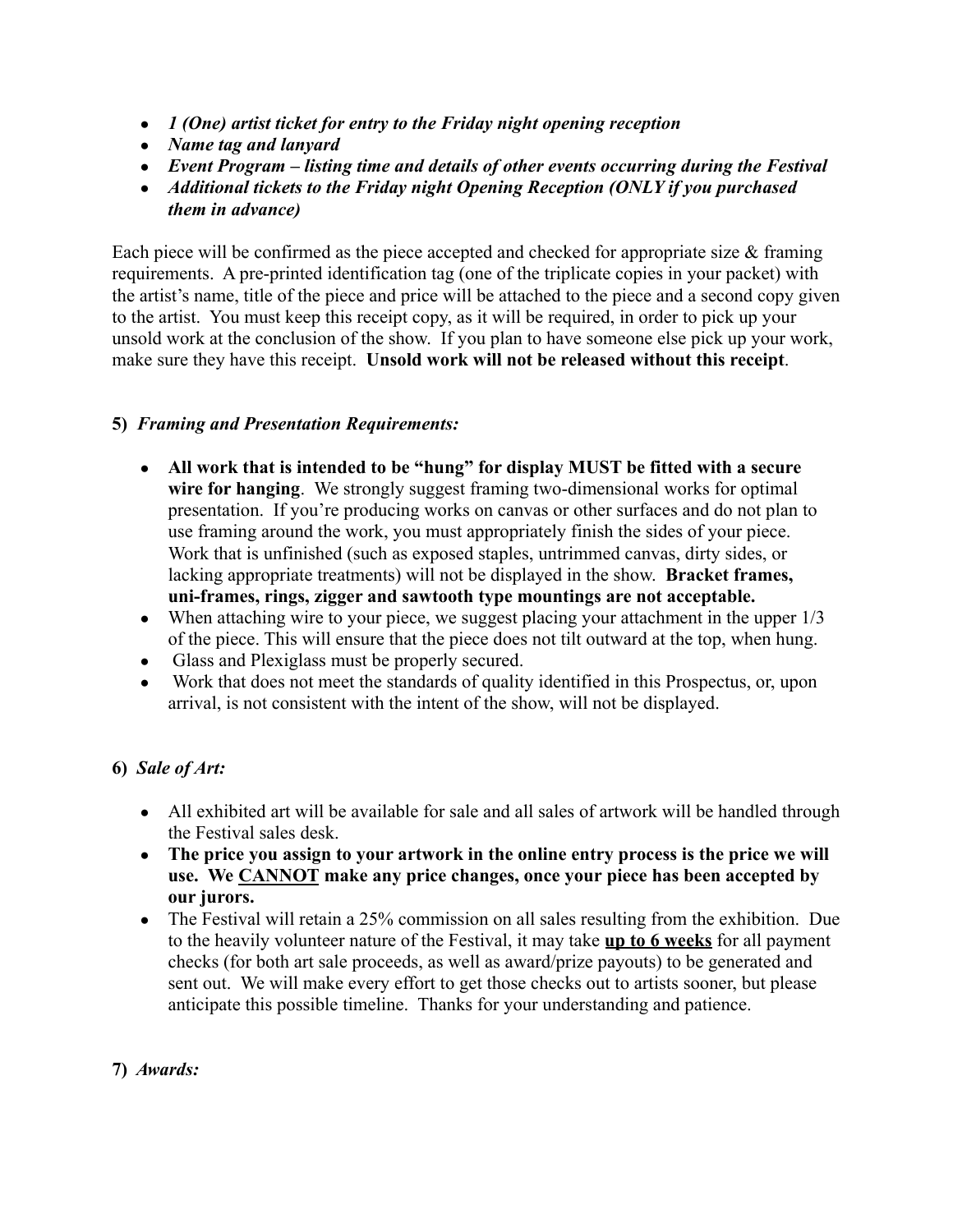- Cash awards and ribbons, totaling more than \$4,100, will be given to the juried entries, at the discretion of the judge.
- Monetary prizes will be awarded for *Best of Show* (\$500), *People's Choice Overall* (\$300), *People's Choice - Photography* (\$300), *Best Three-Dimensional Art* (\$300), *Northwest Cultural Heritage Award* (\$300), *Director's Choice* (\$200), *Northwest Region Landscape Award* (\$200), *Jon M. Skovlin Memorial For Best Wildlife Representation* (\$200), *Best Eclectic Piece* (\$200), *Best Silent Auction Piece* (\$100), *Best Oil-Based Medium* (\$250), *Best Water-Based Medium* (\$250), *Best Drawing Medium* (\$250), *Best Mixed Media* (\$250), *Best Print Medium* (\$250), and *Best Photography* (\$250)

Art that receives an award will be photographed for use in promoting the Art Festival. Please see the Art Festival website (*josephy.org*), for the full privacy statement and "opt-out" procedure.

### **8)** *Judge, 2022:*

Each year, a new judge is selected to assist in the judging of the show. Awards and ribbons are given at the discretion of the judge (excluding People's Choice - overall, People's Choice Photography and Director's Choice). This year, we are pleased to announce the distinguished **Barbara Jaenicke** as our 2022 judge. For more information on this year's judge, visit our Festival page on our ([josephy.org\)](https://josephy.org).

#### **9)** *Silent Auction:*

- Accepted artists are invited to enter one small piece of artwork in our silent auction. *An auction piece is not required as a condition to exhibit in the Festival*
- Participating artists will receive 50% of the final bid; the remaining 50% will be retained by the festival to support future shows
- *With respect to framing and display, all silent auction pieces must meet the same criteria as juried work(s)*
- Artists will assign the **market value** of the piece and the minimum bid will be established at 50% of the established market value (for example: if the piece is valued at \$100, the starting bid for that piece will be \$50)
- If the minimum bid is not met, then the piece is returned to the artist
- Please note, the market value of the piece **will not** be revealed on the bid sheet, nor will viewers be informed of the 50% starting bid ratio
- We recommend auctio**n** *pieces have an assigned market value of no more than \$200.* If an artist does not assign a market value, the Festival Committee will estimate one
- All silent auction pieces will be prominently displayed and a cash award given for "Best" Silent Auction Piece"
- Silent Auction entries need not be submitted for jurying as part of the online application. However, the silent auction piece preferably should be brought to check-in; or may be mailed in, along with juried art.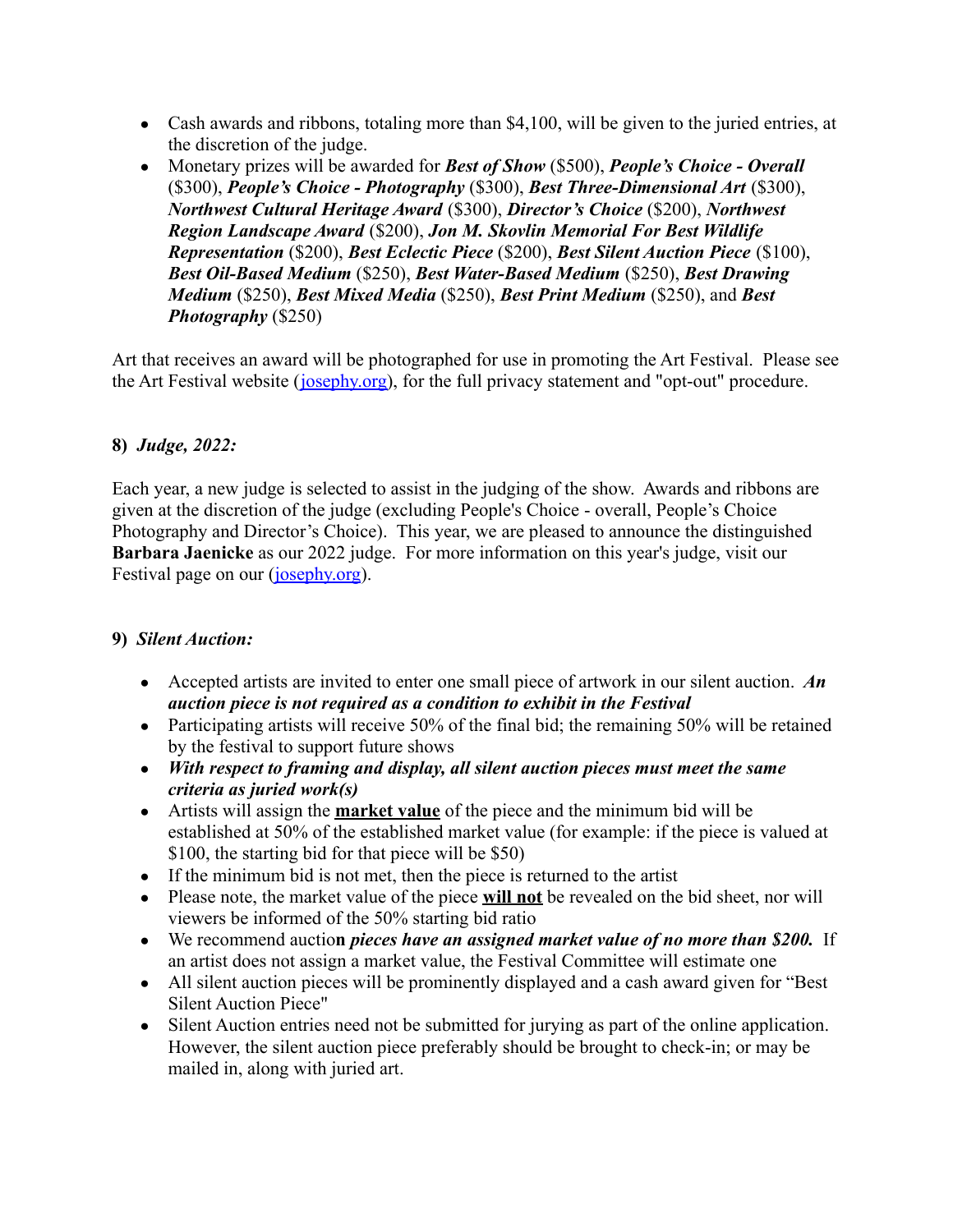#### **10)** *En Plein Air Competition:*

#### **2022 Wallowa Valley Festival of Arts En Plein Air Competition \*on the second floor of the Josephy Center\***

**Dates:** En Plein Air painting time: **Sept. 10th , check-in from 12-5pm at the Josephy Center -Hang artwork on Friday, Sept. 16th , 11am-1pm, 2nd floor, Josephy Center** *En Plein Air Show*, Opening with Main Reception: **Sept. 16th , 7pm - Sept. 18, 2pm**

**Awards:** Total En Plein Air Award Payouts: \$1,100, as follows... *Best of Show* (\$300), *Artists' Choice* (\$200), *Best Agrarian Landscape* (\$150), *Best Landscape with Water* (\$150), *Best Landscape with building(s)*, (\$150), *Best Landscape of Mountains and/or Canyons* (\$150)

**Entry Fee:** \$20

**Eligibility:** Open to artists who have been juried into the WVFA show. You must complete a minimum of two, and no more than four, paintings on stamped, blank surfaces, in order to participate in the WVFA's En Plein Air Competition. The size limit on any painting to be displayed is 200 square inches or less. All paintings must be suitably framed, ready to hang, and available for sale.

**Check-In:** Check-in and registration begins **Sept. 10th , 12-5pm**, at the *Josephy Center for Arts and Culture*. At this time you will fill out your entry form and get your blank painting surfaces stamped. Please note: **You may check-in your WVFA-juried artwork and receive your WVFAArtist Packet, at this time, as well.**

Please note: Your juried artwork will be displayed with the other juried WVFA pieces, in the main exhibit hall of the *Josephy Center for Arts and Culture*. The WVFA En Plein Air show will take place on the second floor of the Josephy Center, alongside the permanent Nez Perce display. We will, once again, be using our medium-gray Pro Panels with Pro-Panel lighting to display your paintings.

**Quick Finish and Hanging of En Plein Air Paintings: Friday, Sept. 16<sup>th</sup>, at 11am, is the En** Plein Air "Quick Finish". You will bring your En Plein Air paintings to the second floor of the Josephy Center. Tables will be provided for you to finish any last-minute touches to your paintings and to install them in frames. You will, then, hang your paintings and label them by **1:00pm** for judging, which takes place from **1:00-2:00pm.** The "Quick Finish" will not be open to the public.

**En Plein Air Reception Combined with Main Opening Reception: Sept. 16th , from 7-10pm,** 2<sup>nd</sup> Floor, *Josephy Center for Arts and Culture*. Wine and light hors d'oeuvres will be served, and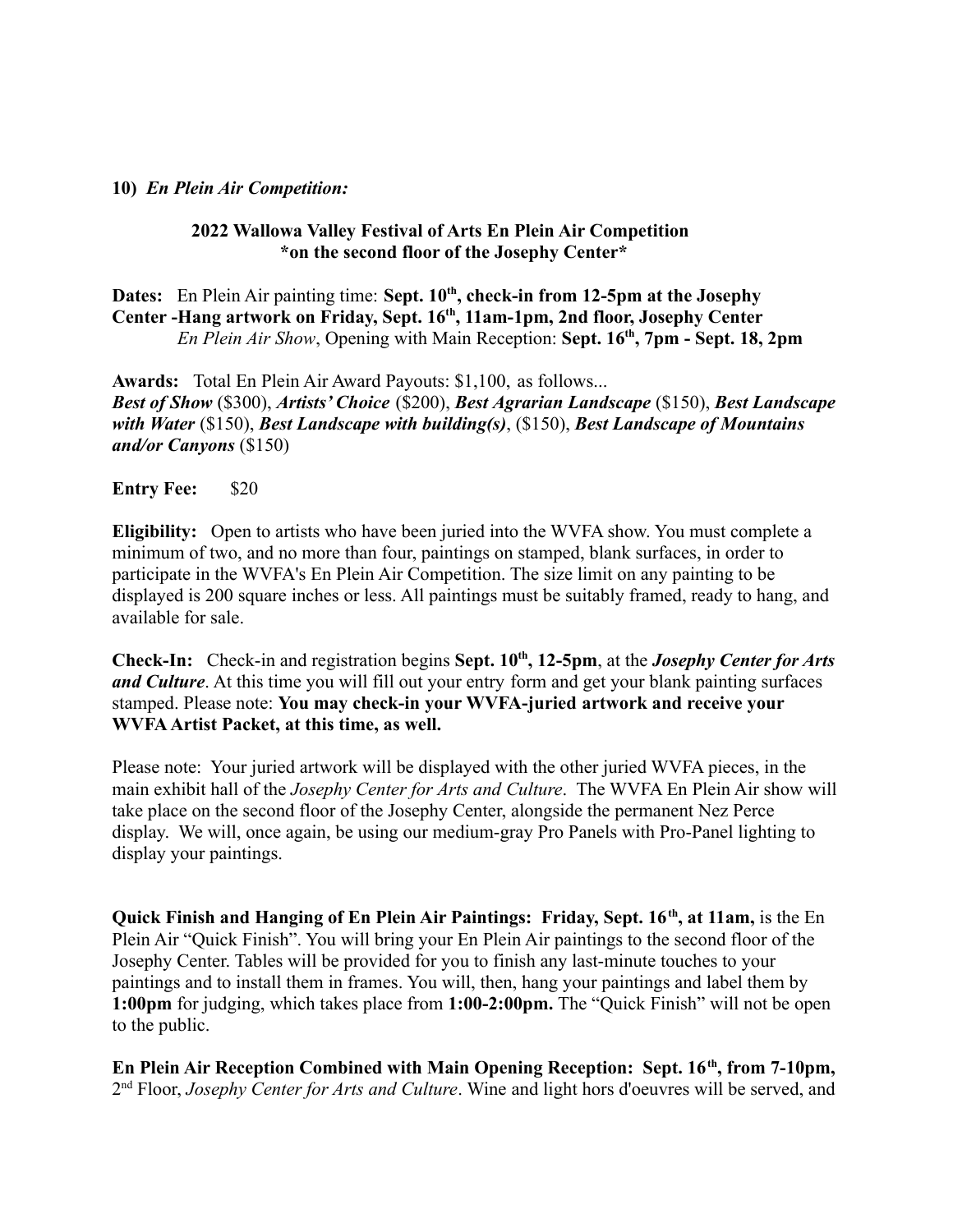awards will be announced during the reception.

**Show Ends:** The show ends Sept. 18<sup>th</sup>, at 2pm. Artists may pick up unsold works at that time, at the Josephy Center for Arts and Culture. Unless you choose to display them for the extended exhibition through September  $24<sup>th</sup>$ , in which case unsold art must be picked up by the artist, or a designated representative, between **10am-4pm** on September 26th or by arrangement. Artwork with a return label will be shipped out on September 30<sup>th</sup>. A 25% commission on any sold work will be retained by the Wallowa Valley Festival of Arts.

**Other Info:** We reserve the right to reject any artwork not deemed to be suitable for the En Plein Air show.

**Contact:** For information or questions, contact Dawn Norman (541-432-0505 ext. 1111)

# **11)** *Afternoon of the Quick Draw (Sat., Sept. 17th , 1-4pm):*

A special experience unfolds **Saturday, Sept. 17th** , at the *Mt. Joseph Lodge Gardens & Grounds* (directly across Main Street from the Josephy Center for Arts and Culture), when selected artists participate in the *Quick Draw Event.* The atmosphere is thrilling and fast-paced, as artists feverishly attempt to create a finished work in 1 ½ hours time. The finished pieces are sold by silent auction during the course of the afternoon. The event will include live music, by local talent. If your work is accepted and you have indicated an interest in participating, the Quick Draw Coordinator will contact you with specific information for the event. Space is limited, in order to preserve the quality of the experience for both artists and festival-goers. The Festival will retain a 25% commission on art work created and sold during the Quick Draw event.

### **12)** *Opening Night Reception:*

An "Opening Night Reception" to honor participating artists will be held **Friday, September 16th , 7-10pm**, at the *Josephy Center for Arts and Culture*. Major award winning artists will be announced, and this year's judge will be introduced. Hors d'oeuvres, wine and other beverages will be served, and each attendee will receive a beautiful hand-painted wine glass. Each artist receives their reception ticket in their Artist Packet. Additional tickets can be purchased online at [josephy.org](https://josephy.org) (see tickets). This event often sells out in advance, so artists desiring additional tickets should plan accordingly.

### **13)** *Physical Delivery or Shipping of Artwork:*

● **Preferred Delivery**: Drop off directly at the show venue; *Josephy Center for Arts and Culture***, 403 N. Main St., Joseph, OR 97846**, on **Wednesday, Sept 14th , from 11am - 2pm**.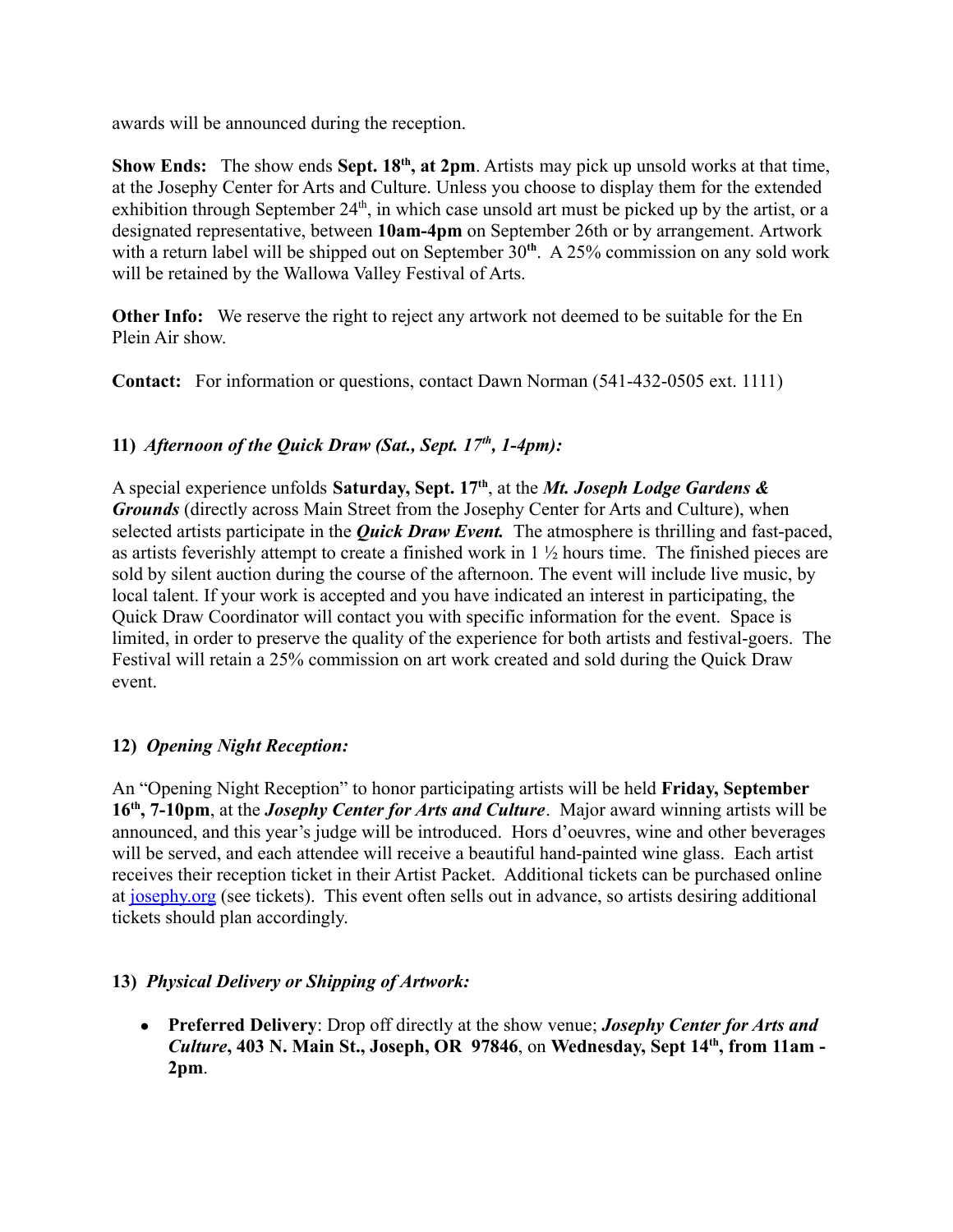- If you plan to ship your work, or arrange for early delivery, **PLEASE READ the following Prospectus bullets carefully**, for complete details…including all shipping addresses (**These have changed from prior years**).
- **If Sept. 14th In-Person Delivery is Not Possible**: Optional early delivery/drop-off to the *Josephy Center for Arts and Culture***, 403 North Main Street, Joseph, OR 97846** (**Sept. 5th - 9th , 12-4pm...please note that the Josephy Center is closed on Sunday, Sept. 11 th** )
- Sept.  $6^{th}$  13<sup>th</sup>: All shipped artwork due (NOTE the Labor Day Holiday on September 5 th ). See below for detailed shipping instructions
- At time of delivery, accepted artwork **must be identified by the artist name, title of the artwork, and sale price.**
- If you are using a **shipping service** that requires a physical address (**such as UPS or FedEx**) please ship to: **WVFA 2022, c/o Josephy Center for Arts and Culture, 403 North Main St., Joseph, OR 97846.**
- If you are using the **US Postal Service** please ship to: **WVFA, c/o Josephy Center, PO Box 949, Joseph, OR 97846. Important: The US Postal Service will only accept packages that are addressed to Josephy Center's PO Box 949. Do not use a street address, if you are shipping via US Postal Service.**
- **"Art-Pooling"** for delivery and pickup is acceptable and encouraged. Please note that any individual picking up unsold art, on behalf of another artist, at the Festival's conclusion, **MUST have the artwork receipt, in order to claim that artist's unsold art**.

### **14)** *Art Pick-Up and Return Shipping:*

- **Art Pick Up** Please ensure that the receipts included in your artist packet for accepted artwork are safeguarded; they are required to pick up any unsold artwork. **If someone else is picking up your unsold work, make sure they have the appropriate receipts**.
- All shipped artwork must be either picked up on **Sunday, Sept 18th , between 2:30-4pm**, **shipped in reusable containers with PRE-PAID return shipping, or have made alternative arrangements with staff.** Shipping options include UPS, or FedEx, all with insurance and shipping prepaid. Please note that **buyers cannot pick up purchased artwork until 2pm, on Sunday**. If you're unsure whether a piece has sold, check the title card displayed with the art. Sold pieces will be indicated by a round/dot sticker on the title card. If you see a round/dot, PLEASE DO NOT remove the artwork. A festival volunteer will facilitate making sure that the correct person receives the sold piece.
- **Liability -** All reasonable care will be given to objects in the custody of the Wallowa Valley Festival of Arts; however, it is the artist's responsibility to provide adequate insurance for their artwork.
- **UNLESS AN ARTIST HAS COMMUNICATED WITH THE FESTIVAL DIRECTOR TO KEEP HER/HIS ARTWORK HANGING AT THE JOSEPHY CENTER,ABSOLUTELY NO ARTWORK CAN BE HELD AFTER THE SHOW FOR LATER PICK UP...SORRY, BUT NO EXCEPTIONS CAN BE MADE TO THIS POLICY**.